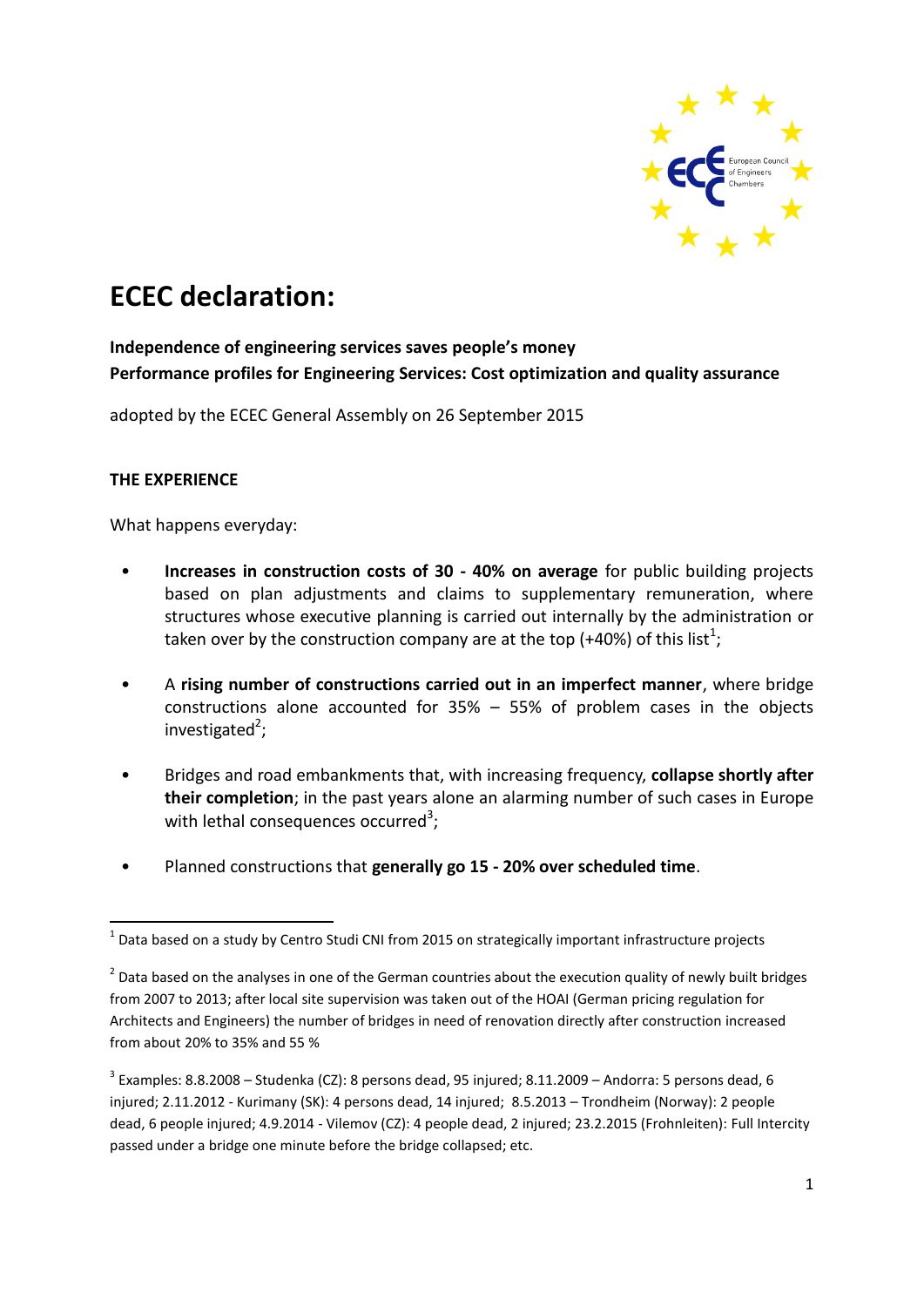**All these developments do not occur by chance and seem to provide sufficient grounds for questioning current systems of planning, awarding contracts and local construction supervision.**

#### **THE PROBLEM**

Consumers/clients are faced with engineering services that are highly complex with fastchanging and innovative technologies. The non-describable planning services of State Authorized Engineers cannot be fully defined in advance which is often a huge challenge for clients and consumers. It is difficult and in some cases impossible for them to compare the content of offers. Often they don't have the possibility to evaluate the different quality of offers.

Although the new Public Procurement Directives (2014) gratifyingly put an emphasis on the use of the most economically advantageous tender (MEAT) as award criterion in order to avoid pure price competition where it is not appropriate. In practice many public clients have difficulties to decide about the question of advantageousness.

Due to the diversity of the engineering services it is often necessary to define detailed specifications before awarding a contract, which is also very often beyond the possibilities of a consumer and often even of a specialised public procurement authority.

At the end all this leads very often to decisions based on the lowest price only. Contrary to the interests and intentions of the consumer/client this results in a lack of quality in the project, unfulfilled expectations in design and exploding unforeseen costs. Dumping prices are very often based on the fact that (essential) parts of services that would be necessary for a project are simply left out or that the engineering service is done by less educated, less experienced and poorly paid stuff. They lead to the problems described above.

The described information asymmetries between consumer/client and engineer can be huge. Thus to efficiently safeguard the consumers/clients interest – which is the public interest - there is a need of tools to bridge that information gap. Experience has shown that clients are very aware of this problem and many of them urgently demand official guidelines. They need information about the engineering services required for a project and make comparisons possible. And they need information about the fair price of engineering services.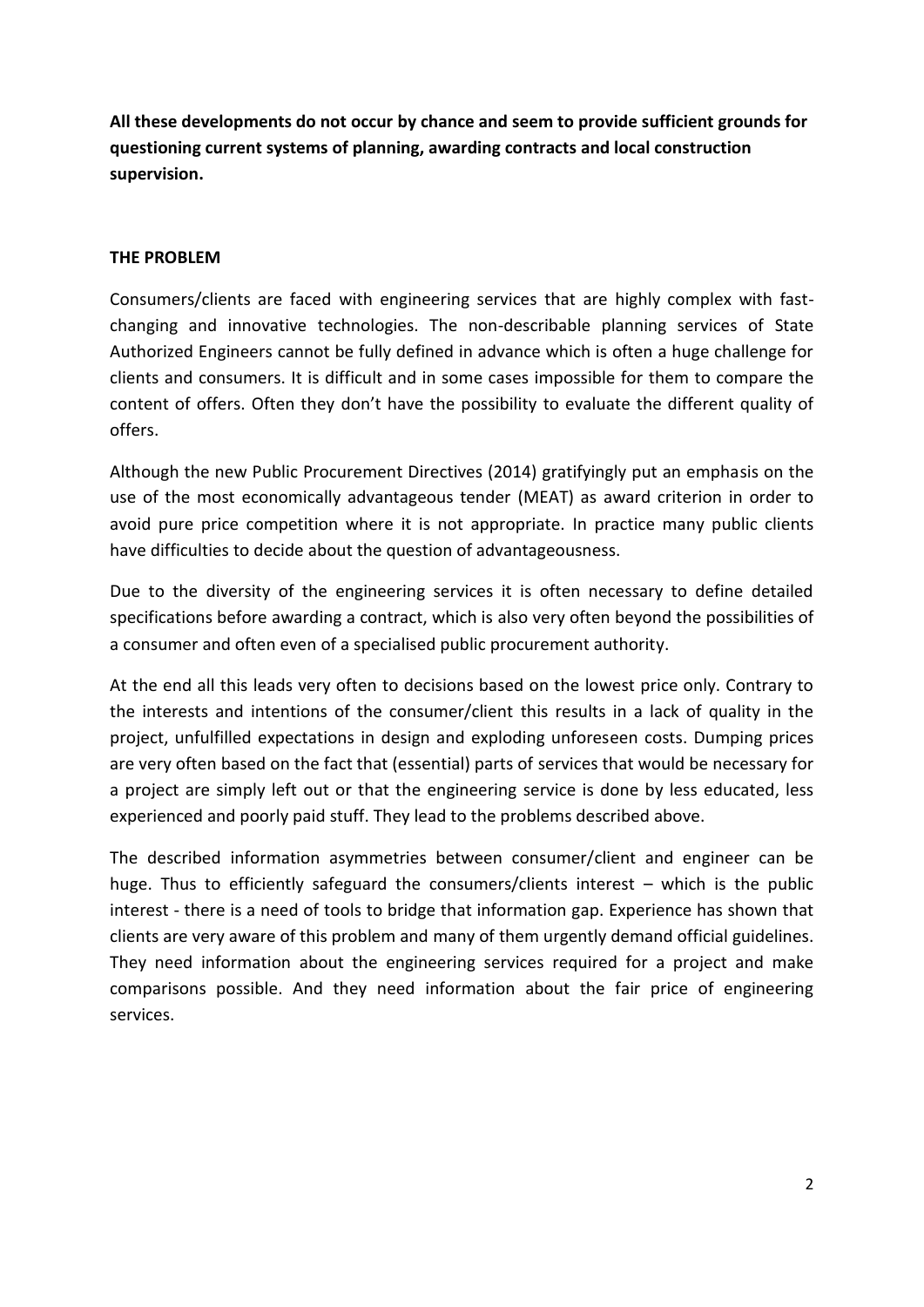#### **THE SOLUTION**

Professionally performed, flawless constructions and cost certainty must be of primary importance and vital for both public and private clients.

The way towards this may only proceed by means of centralised planning, understood as project planning that is independent of economic interests and focused only on quality, which puts the interests of the client foremost; this, together with high quality and competent construction supervision, which, likewise entirely free of vested interests, may operate for the purpose of achieving good results.

Professional, highly qualified, independent and quality-focused executive planning is an indispensable condition for a complete cost calculation in line with real market conditions, and consequently acts as a guarantee of construction time reliability and cost certainty!

A clearly defined description of the professional services promised is just as important in this context as uniform and therefore predictable remuneration criteria which mainly benefit the client in the commissioning phase.

The independent engineer exclusively represents the interests of the client and therefore also gets his remuneration exclusively from the client: The independent engineering service starts at the development of the project and continues until finishing and handing it over. It guarantees that what is realized is exactly what was planned by the engineer, permitted by the authorities and contracted by the construction company. Individual responsibilities of all parties taking part in the execution of the project are easy to define.

## **THE EXAMPLES**

There are varying approaches in different member states to solve the problems defined above. The common basis of all these approaches is the definition of a standard performance profile / scope for each engineering service that transparently shows the required services for a project and a fair contract.

Such fixed specifications have proved to be the most transparent and cost-efficient way to come to a contract for knowledge-based engineering services as they avoid the above mentioned problems. Fair remuneration is the basis for high quality engineering.

- **Germany:** The HOAI provides full transparency about the engineering services and tariffs required for a project and makes comparisons possible.
- **Italy:** The parameters for defining the project sum announced in a public procurement tender for architectural and engineering services are regulated by law**.**  This calculation is based on the performance profiles of these professions.